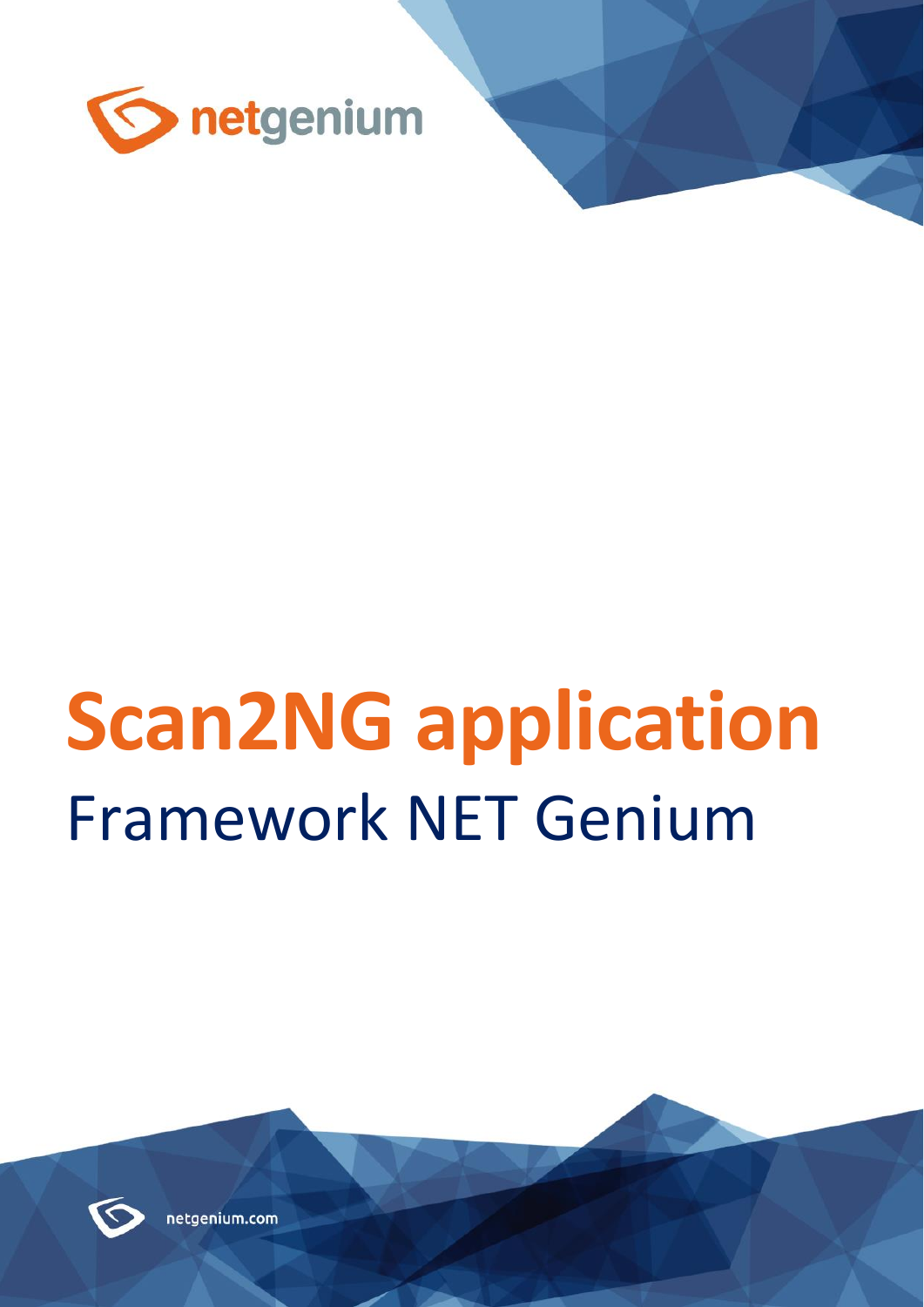

## Content

| 7.1 |     |  |
|-----|-----|--|
|     | 7.2 |  |
|     | 7.3 |  |
|     |     |  |
|     |     |  |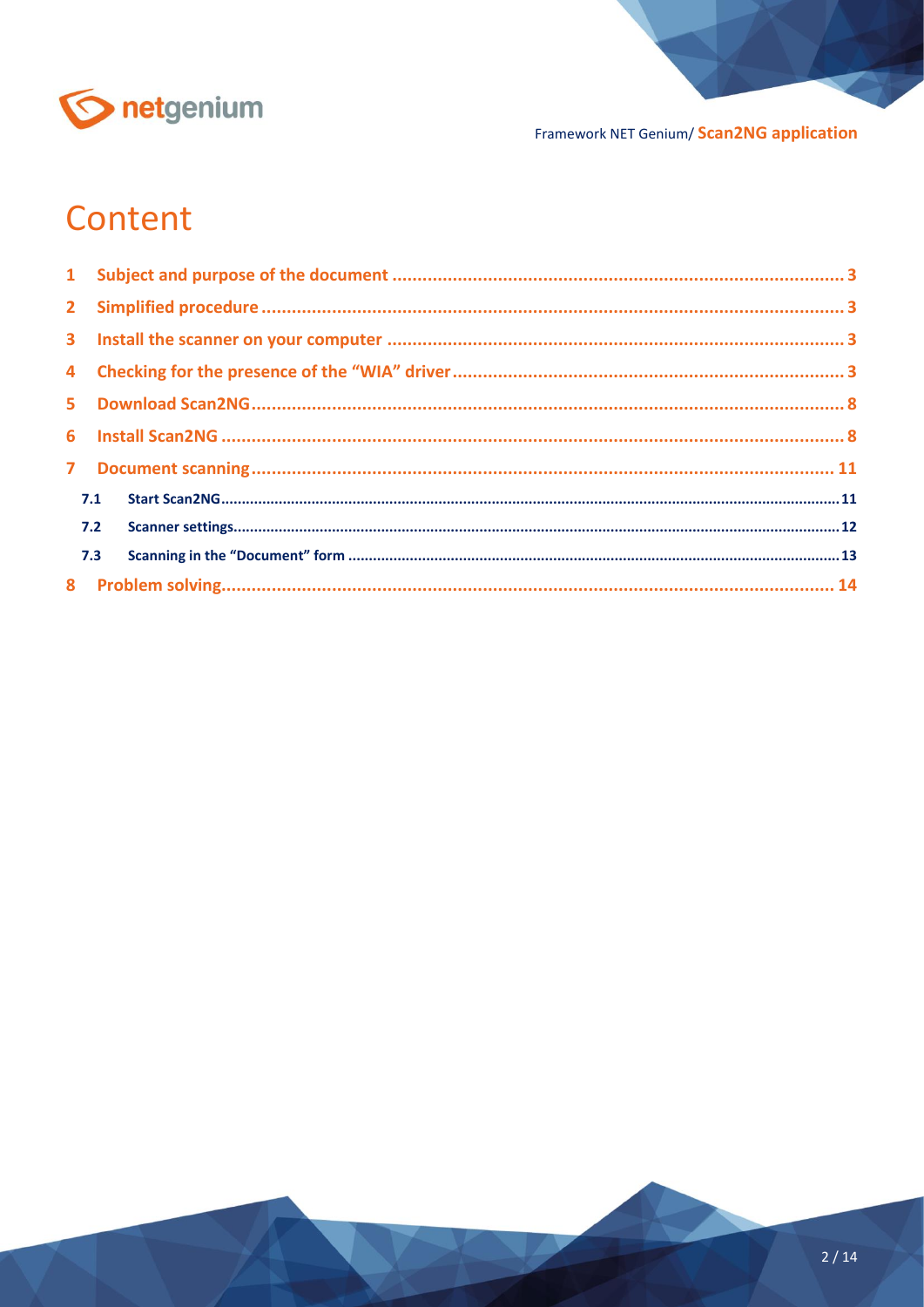

# <span id="page-2-0"></span>1 Subject and purpose of the document

**<sup>O</sup>** The purpose of this document is to describe the procedure for commissioning and using the Scan2NG application in the *NET Genium system environment. Scan2NG allows its users to scan documents directly to NET Genium without the need for additional applications or saving scanned files to disk.*

## <span id="page-2-1"></span>2 Simplified procedure

*The Scan2NG application can be used provided that:*  $\bullet$ 

- NET Genium is running in a web browser,
- the scanner you are using has a "Windows Image Acquisition" (WIA) driver installed,
- the user has access to the "Document" form in NET Genium.
- 1. Install the scanner on your computer
- 2. Check for the presence of the WIA driver
- 3. Download Scan2NG from "<https://www.netgenium.com/download/Scan2NGv2.msi>"
- 4. Install Scan2NG on your computer
- 5. Scanning documents to NET Genium

### <span id="page-2-2"></span>3 Install the scanner on your computer

- *The scanner can be connected to your computer with a cable, or it can be on the same network as your computer. In addition to the physical connection to the computer, you must also install drivers on the computer to ensure that the scanner functions properly. The drivers are usually shipped on an optical medium with the scanner or are freely available for download from the manufacturer's official website. When installing the driver itself, it is necessary to follow the wizard, which will ensure the correct installation of the respective driver.*
- $\bullet$ *The OKI MC562 multifunction scanner was used for the purposes of this manual. The device manufacturer offers several types of drivers when installing from optical media. The driver for the scanner is labeled "OKI-MC562-468907".*

# <span id="page-2-3"></span>4 Checking for the presence of the "WIA" driver

*"WIA" or "Windows Image Acquisition" is a driver that generally allows you to scan documents without the need for a special program. After installing the scanner driver, you can test whether the driver supports WIA within the Windows operating system. The "Fax and Scan" application can be used for this purpose.*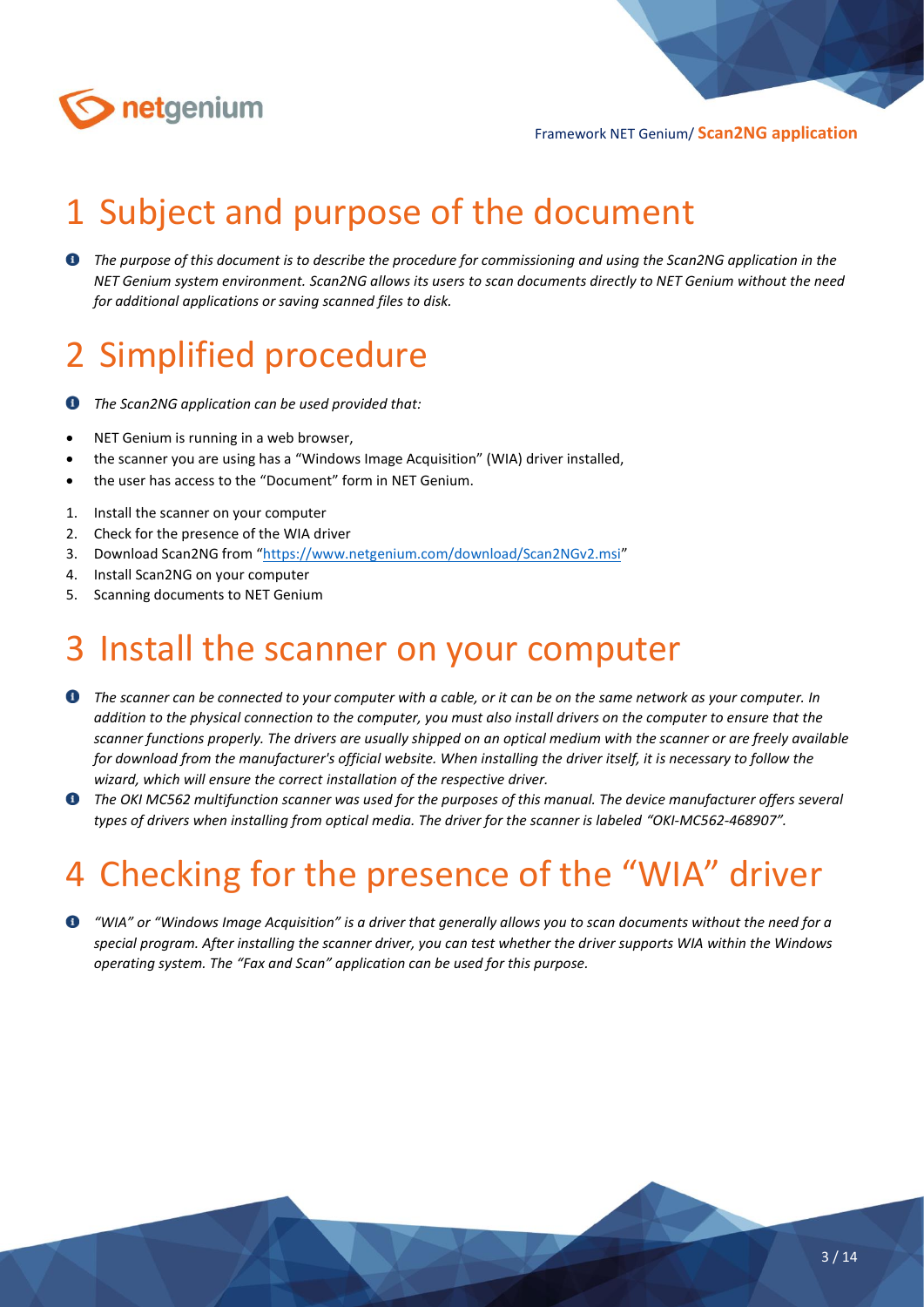

You can start the "Fax and Scan" application, for example, via a Windows search, where you type "Fax and Scanner" into the search engine. Windows should offer the application to open.

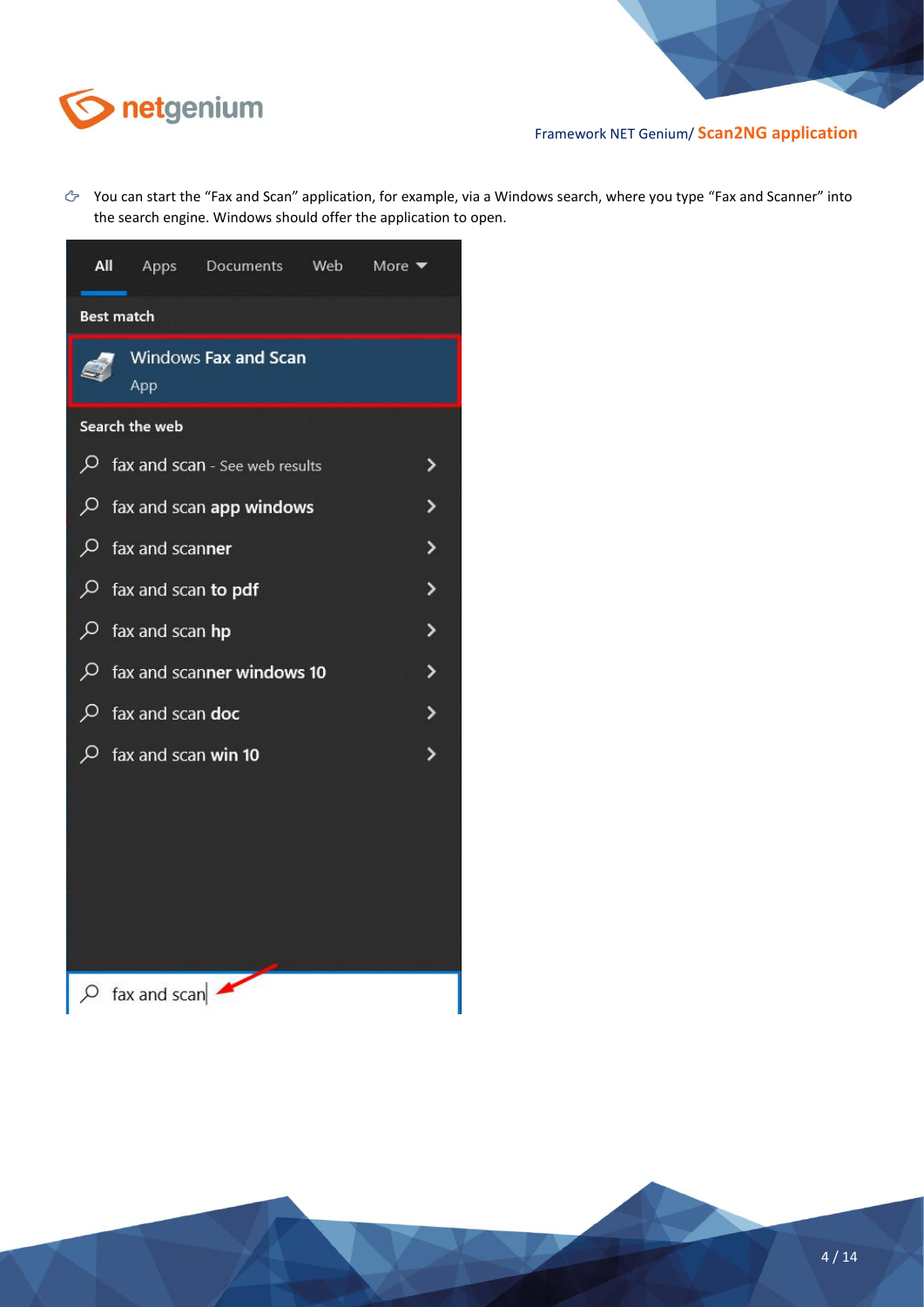

#### After opening the "Fax and Scan" application, set the "Scan" mode by clicking the "Scan" button.

| Windows Fax and Scan<br>File Edit View Tools Document Help                                                                     |                                                      |                    |                                          |  | X |
|--------------------------------------------------------------------------------------------------------------------------------|------------------------------------------------------|--------------------|------------------------------------------|--|---|
| <b>Example 2</b> New Fax <b>Example 2</b> Toggle Preview Sil Forward as Fax is Forward as E-mail II. Save as in Trint X Delete |                                                      |                    |                                          |  |   |
| $\mathsf{v} \equiv$ Scan<br>Documents                                                                                          | Da / File Name<br>2/17/2 Úvodní naskenovaný dokument | File T Size<br>jpg | Source<br>504.3 Tým skenování a faxování |  |   |
| $E = Fax$                                                                                                                      |                                                      |                    |                                          |  |   |
| Scan                                                                                                                           |                                                      |                    |                                          |  |   |

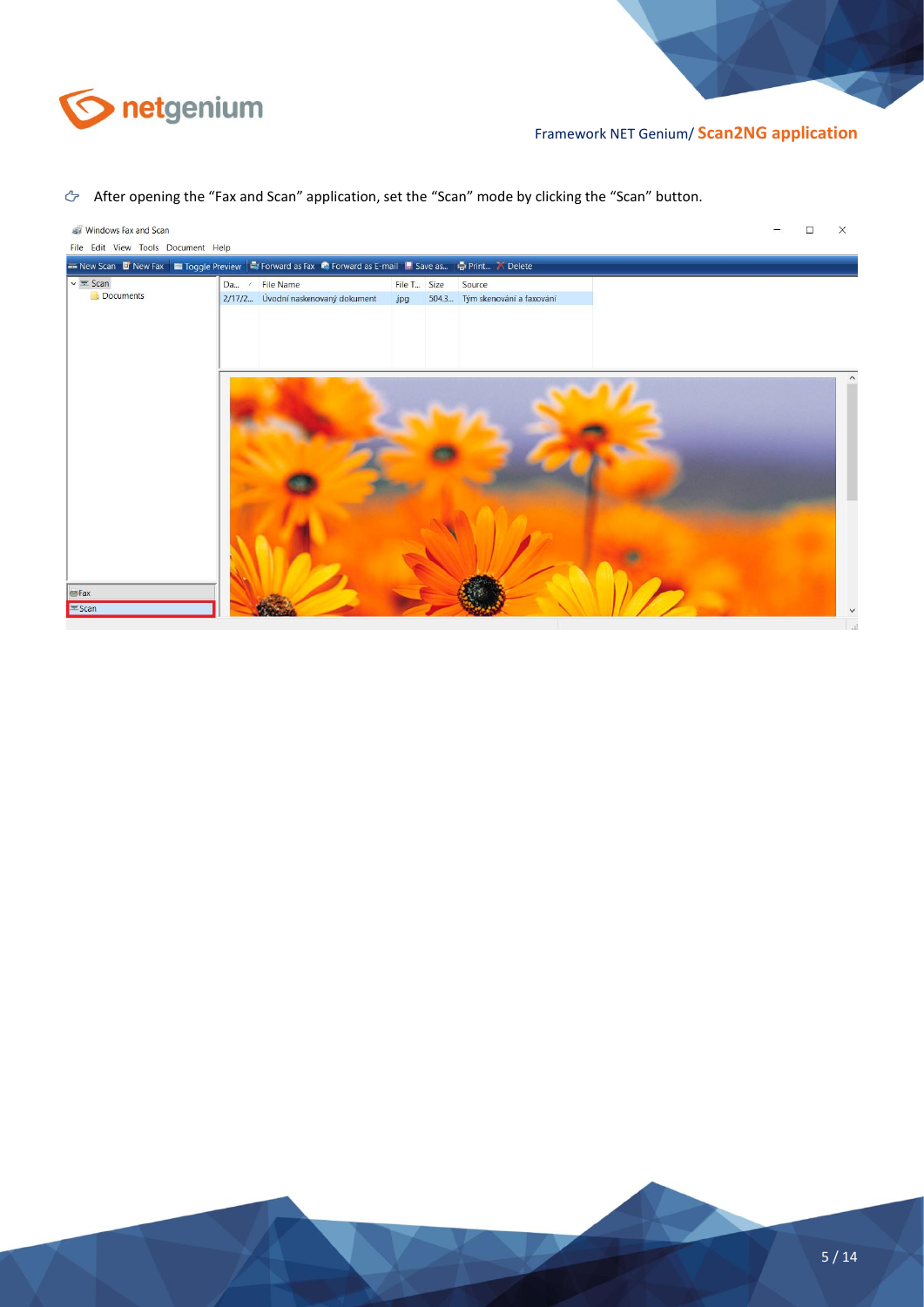

Press the "New Scan" button to ensure that it connects to the appropriate scanner and displays the scan settings options.

| Windows Fax and Scan               |                                                                                                                         |             |                                |  | □ | X |
|------------------------------------|-------------------------------------------------------------------------------------------------------------------------|-------------|--------------------------------|--|---|---|
| File Edit View Tools Document Help |                                                                                                                         |             |                                |  |   |   |
|                                    | E New Scan <b>E</b> New Fax   Toggle Preview   E Forward as Fax <b>P</b> Forward as E-mail   Save as   E Print 7 Delete |             |                                |  |   |   |
| $\sqrt{2}$ Scan                    | Da / File Name                                                                                                          | File T Size | Source                         |  |   |   |
| Documents                          | 2/17/2 Úvodní naskenovaný dokument                                                                                      | jpg         | 504.3 Tým skenování a faxování |  |   |   |
|                                    |                                                                                                                         |             |                                |  |   |   |
|                                    |                                                                                                                         |             |                                |  |   |   |
|                                    |                                                                                                                         |             |                                |  |   |   |
|                                    |                                                                                                                         |             |                                |  |   |   |
|                                    |                                                                                                                         |             |                                |  |   |   |
|                                    |                                                                                                                         |             |                                |  |   |   |
|                                    |                                                                                                                         |             |                                |  |   |   |
|                                    |                                                                                                                         |             |                                |  |   |   |
|                                    |                                                                                                                         |             |                                |  |   |   |
|                                    |                                                                                                                         |             |                                |  |   |   |
|                                    |                                                                                                                         |             |                                |  |   |   |
|                                    |                                                                                                                         |             |                                |  |   |   |
|                                    |                                                                                                                         |             |                                |  |   |   |
|                                    |                                                                                                                         |             |                                |  |   |   |
|                                    |                                                                                                                         |             |                                |  |   |   |
|                                    |                                                                                                                         |             |                                |  |   |   |
| <b>E</b> Fax                       |                                                                                                                         |             |                                |  |   |   |
| $\equiv$ Scan                      |                                                                                                                         |             |                                |  |   |   |
|                                    |                                                                                                                         |             |                                |  |   |   |

*If the "Rescan" window below does not appear, it means that the "WIA" driver is not installed on your computer or that the scanner does not support this driver. After pressing the "Scan" button, the scan itself should be performed, with the scanner set to scan.*

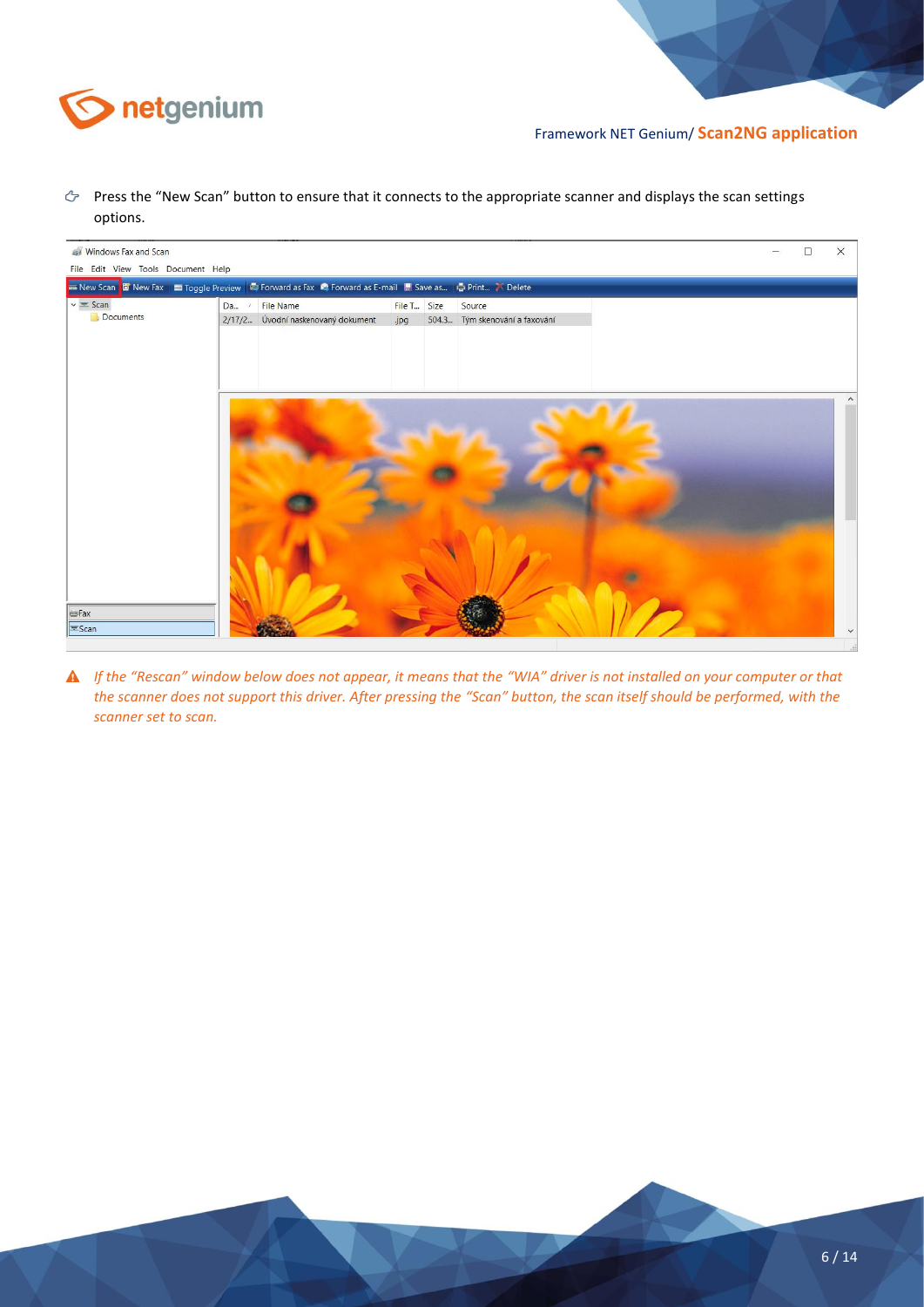

| Nové skenování           |                                                 |        |          | ×      |
|--------------------------|-------------------------------------------------|--------|----------|--------|
| Skener: OKI-MC562-468907 | Změnit                                          |        |          |        |
| Profil:                  | Fotografie (Výchozí)<br>$\checkmark$            |        |          |        |
| Zdroj:                   | Stolní skener<br>$\checkmark$                   |        |          |        |
| Formát papíru:           | w                                               |        |          |        |
| Formát barvy:            | Barva<br>$\checkmark$                           |        |          |        |
| Typ souboru:             | JPG (Soubor JPG)<br>$\checkmark$                |        |          |        |
| Rozlišení (DPI):         | 츾<br>200                                        |        |          |        |
| Jas:                     | 0                                               |        |          |        |
| Kontrast:                | 0                                               |        |          |        |
| samostatné soubory       | Zobrazovat náhled obrázků nebo je skenovat jako |        |          |        |
|                          |                                                 | Náhled | Skenovat | Zrušit |

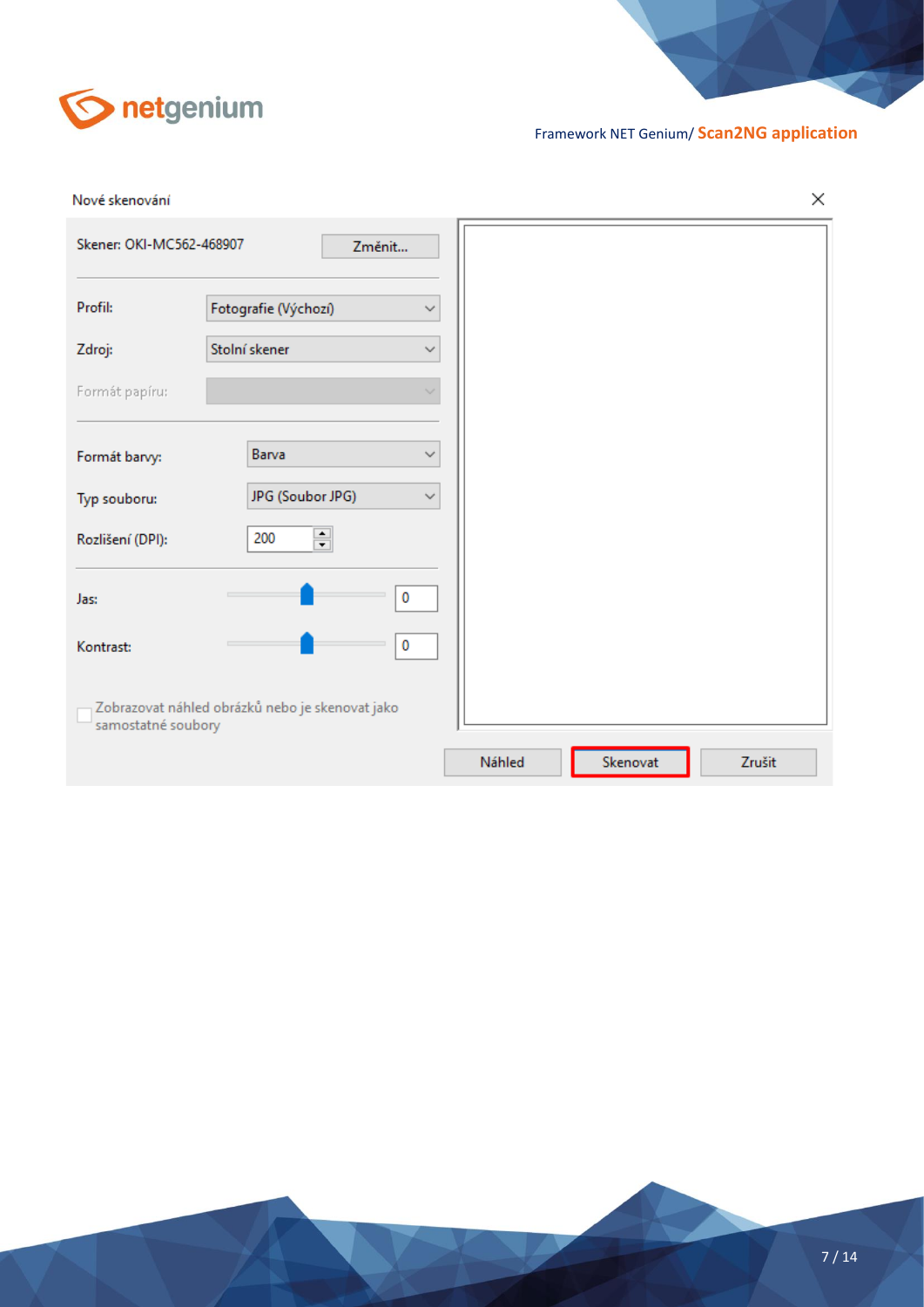

## <span id="page-7-0"></span>5 Download Scan2NG

Download Scan2NG from "<https://www.netgenium.com/download/Scan2NGv2.msi>".

### <span id="page-7-1"></span>6 Install Scan2NG

- $\bullet$ *The user will be guided through the installation of the Scan2NG application by a clear wizard.*
- ඌ Click "Next" on the initial page of Scan2NG installation.

Welcome to the Scan2NG Setup Wizard

Scan2NG



| The installer will guide you through the steps required to install Scan2NG on your computer.                                                                                                                                                                                                          |
|-------------------------------------------------------------------------------------------------------------------------------------------------------------------------------------------------------------------------------------------------------------------------------------------------------|
|                                                                                                                                                                                                                                                                                                       |
|                                                                                                                                                                                                                                                                                                       |
|                                                                                                                                                                                                                                                                                                       |
|                                                                                                                                                                                                                                                                                                       |
| WARNING: This computer program is protected by copyright law and international treaties.<br>Unauthorized duplication or distribution of this program, or any portion of it, may result in severe civil<br>or criminal penalties, and will be prosecuted to the maximum extent possible under the law. |
|                                                                                                                                                                                                                                                                                                       |
|                                                                                                                                                                                                                                                                                                       |
| Next<br>$Back$<br>Cancel                                                                                                                                                                                                                                                                              |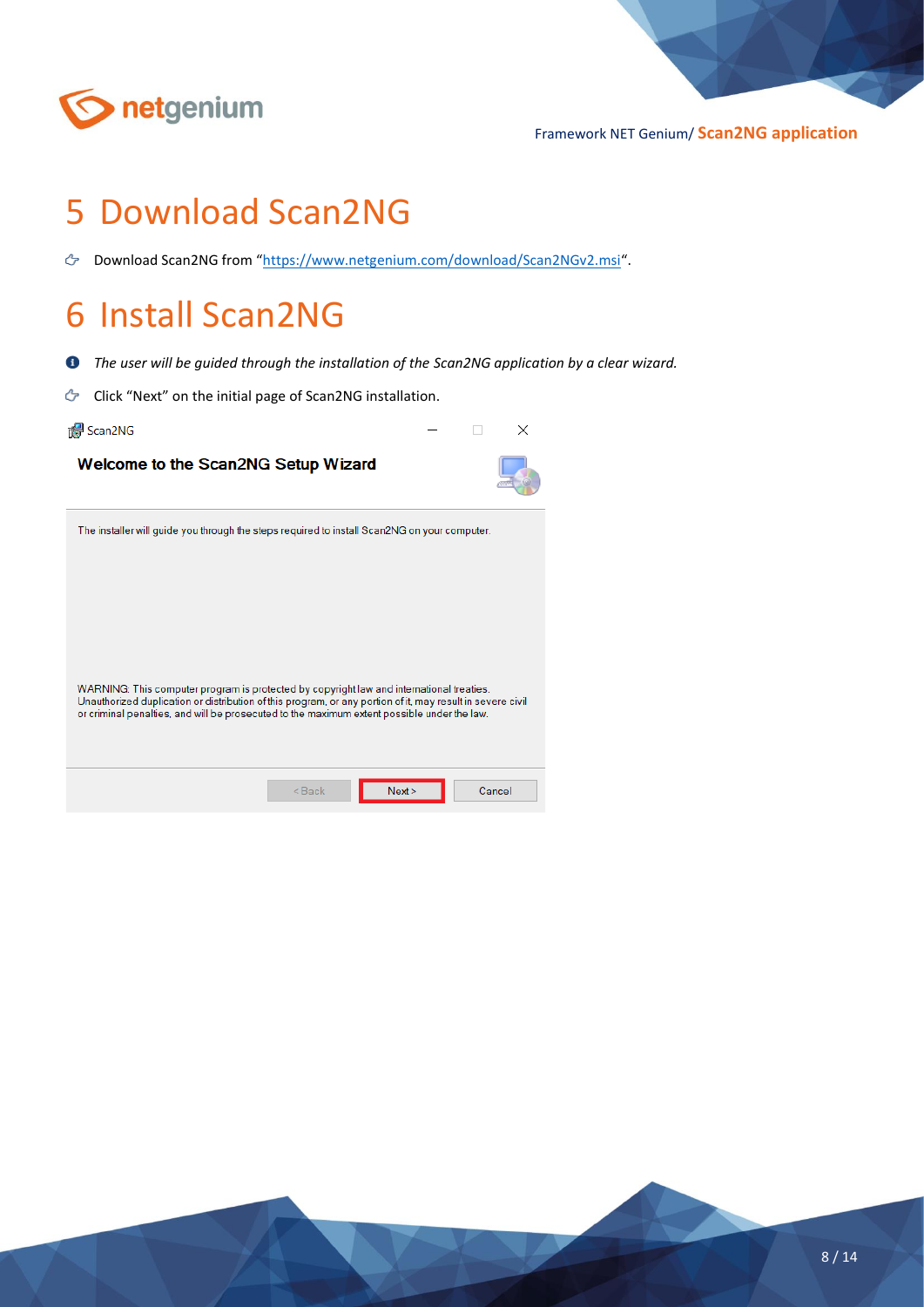

 $\circledcirc$  On the next page, select or confirm the directory in which the Scan2NG application will be installed and set which users using the respective computer will be able to use this application ("Everyone" or "Just me" option).

| de Scan2NG                                                                                                   |           | × |
|--------------------------------------------------------------------------------------------------------------|-----------|---|
| <b>Select Installation Folder</b>                                                                            |           |   |
| The installer will install Scan2NG to the following folder.                                                  |           |   |
| To install in this folder, click "Next". To install to a different folder, enter it below or click "Browse". |           |   |
| Folder:<br>C:\Program Files (x86)\NetGenium\Scan2NG\                                                         | Browse    |   |
|                                                                                                              | Disk Cost |   |
| Install Scan2NG for yourself, or for anyone who uses this computer:<br>C Everyone<br>Just me                 |           |   |
| Next<br><back< th=""><td>Cancel</td><td></td></back<>                                                        | Cancel    |   |

G Click "Next" to complete the installation.

| Scan2NG                                                     | l. | $\times$ |
|-------------------------------------------------------------|----|----------|
| <b>Confirm Installation</b>                                 |    |          |
| The installer is ready to install Scan2NG on your computer. |    |          |
| Click "Next" to start the installation.                     |    |          |
|                                                             |    |          |
|                                                             |    |          |
|                                                             |    |          |
|                                                             |    |          |
|                                                             |    |          |
|                                                             |    |          |
|                                                             |    |          |
| Next<br><back< th=""><td></td><td>Cancel</td></back<>       |    | Cancel   |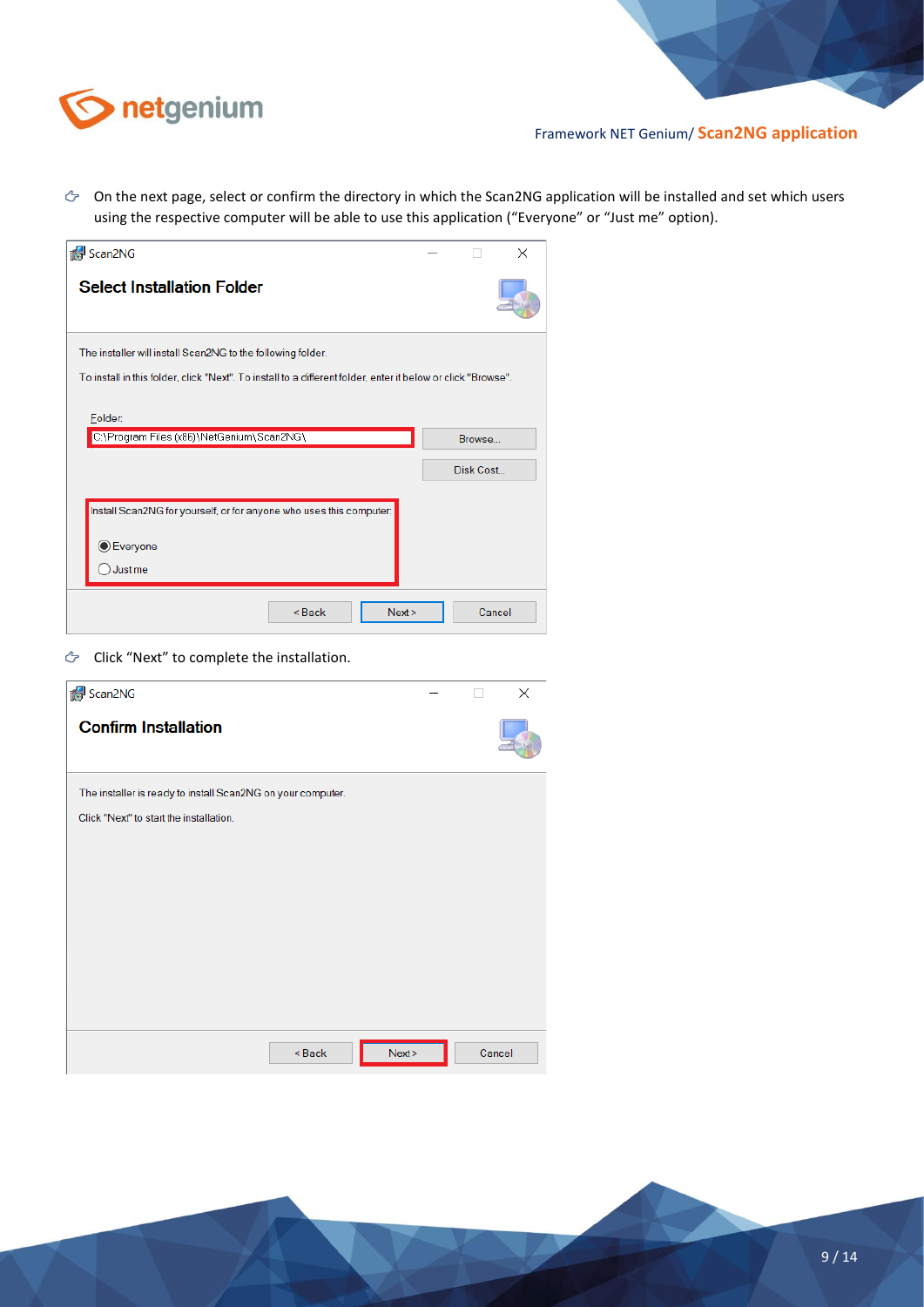

 $\Diamond$  Press the "Close" button to close the application installation process.

| Scan2NG                                                                            |  | ×      |
|------------------------------------------------------------------------------------|--|--------|
| <b>Installation Complete</b>                                                       |  |        |
| Scan2NG has been successfully installed.                                           |  |        |
| Click "Close" to exit.                                                             |  |        |
|                                                                                    |  |        |
|                                                                                    |  |        |
|                                                                                    |  |        |
|                                                                                    |  |        |
| Please use Windows Update to check for any critical updates to the .NET Framework. |  |        |
|                                                                                    |  |        |
| Close<br><back< td=""><td></td><td>Cancel</td></back<>                             |  | Cancel |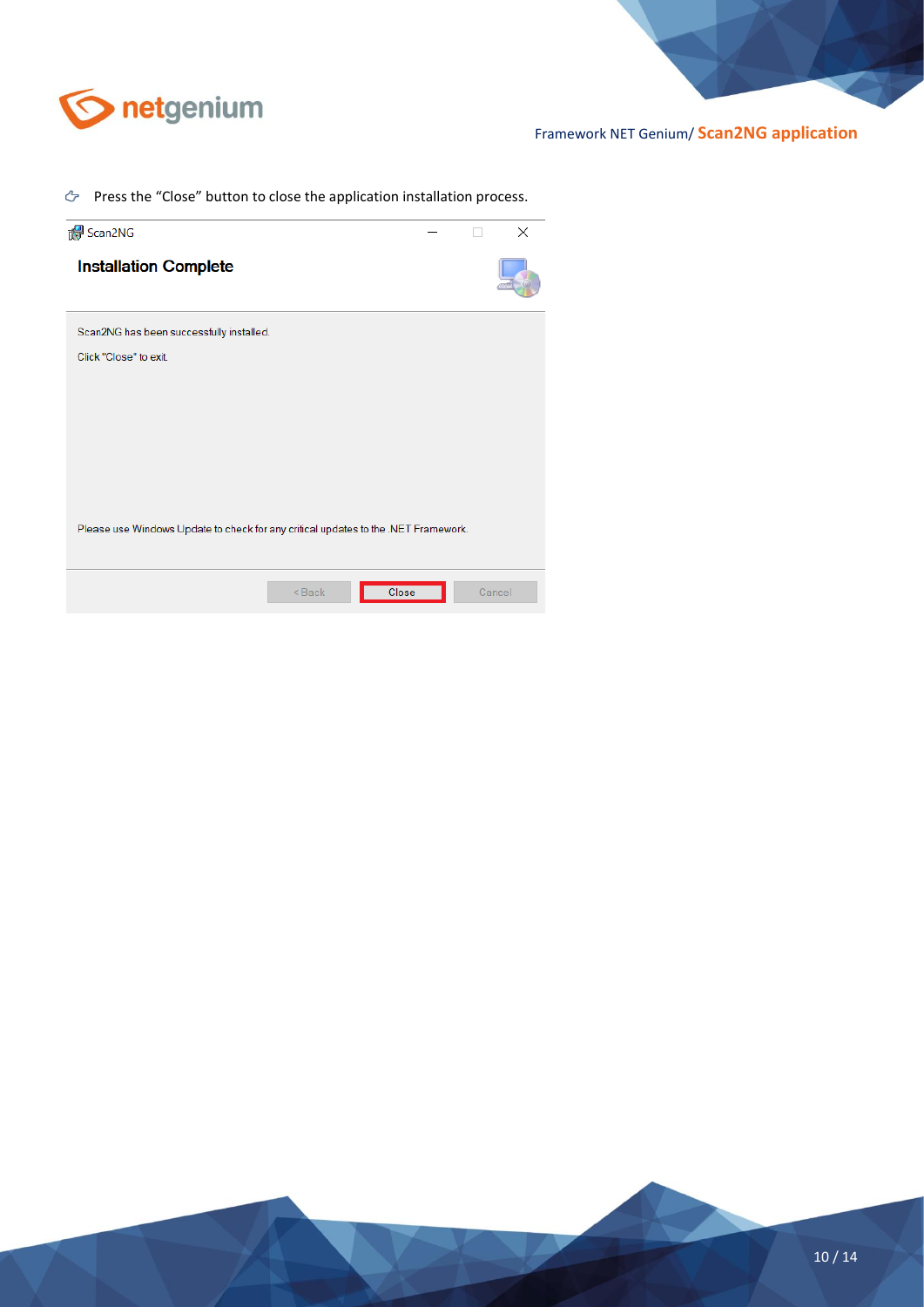

# <span id="page-10-0"></span>7 Document scanning

### <span id="page-10-1"></span>7.1 Start Scan2NG

Search for "Scan2NG" in the start menu and start the application.

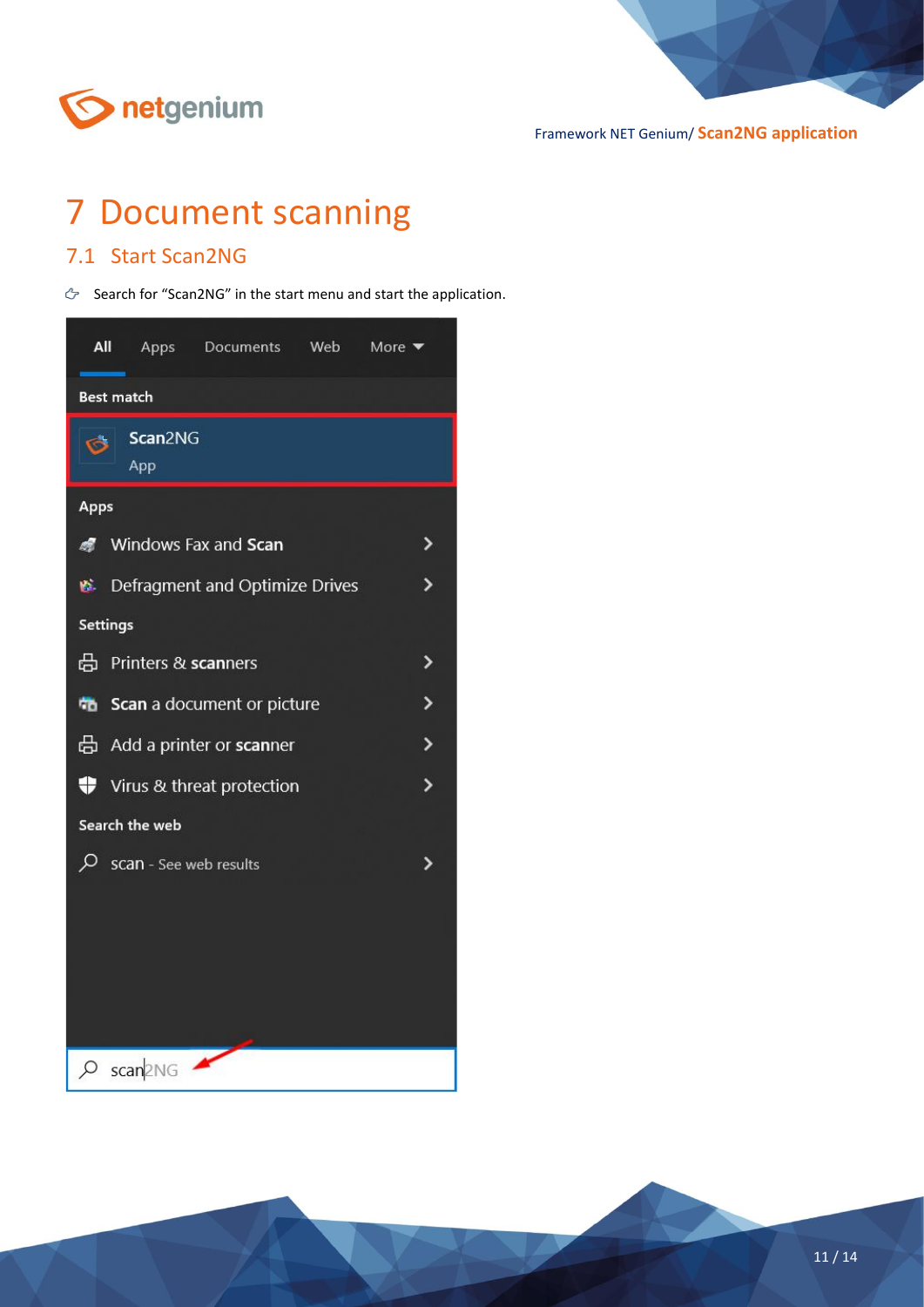

### <span id="page-11-0"></span>7.2 Scanner settings

- *After starting the application, it is necessary to set the application "Scan2NG".*
- In the newly opened dialog box, set the scanner parameters, such as scanner selection, "Feeder", "Resolution", "Quality", "Brightness" and "Contrast". The "Feeder" item is a relatively important setting. This is because what type of scanner will be used for scanning. If the scanner can automatically scan multi-page documents, select "Feeder", which is set as the default. Select "FlatBed" if the scanner cannot change the scanned pages automatically and needs assistance. Incorrect selection of the "Feeder" option may result in an error when scanning. Then you need to go back to the Scan2NG settings and set up the correct feeder.

| Skenování do NET Genia |        |                                            |         |
|------------------------|--------|--------------------------------------------|---------|
| OKI-MC562-468907       |        |                                            |         |
| Podavač                | Feeder | Limit<br>$\checkmark$                      | 20<br>∨ |
| Rozlišení [DPI]        | 200    | Kvalita [%]<br>$\checkmark$                | 50<br>✓ |
| Světelnost             | $-99$  | Kontrast<br>$\checkmark$                   | 99<br>◡ |
| Adresář                |        | C:\Program Files (x86)\NetGenium\Scan2NG\Q |         |
|                        |        | ОK                                         |         |

 $\circled{r}$  Then click the "OK" button and the "Scan2NG" application will be set. At the same time, the configuration files "Device.txt", "Handling.txt", "Resolution.txt", "Quality.txt", "Brightness.txt" and "Contrast.txt" will be created in the same directory where Scan2NG is installed. If these files are deleted, you need to set up the scanner again.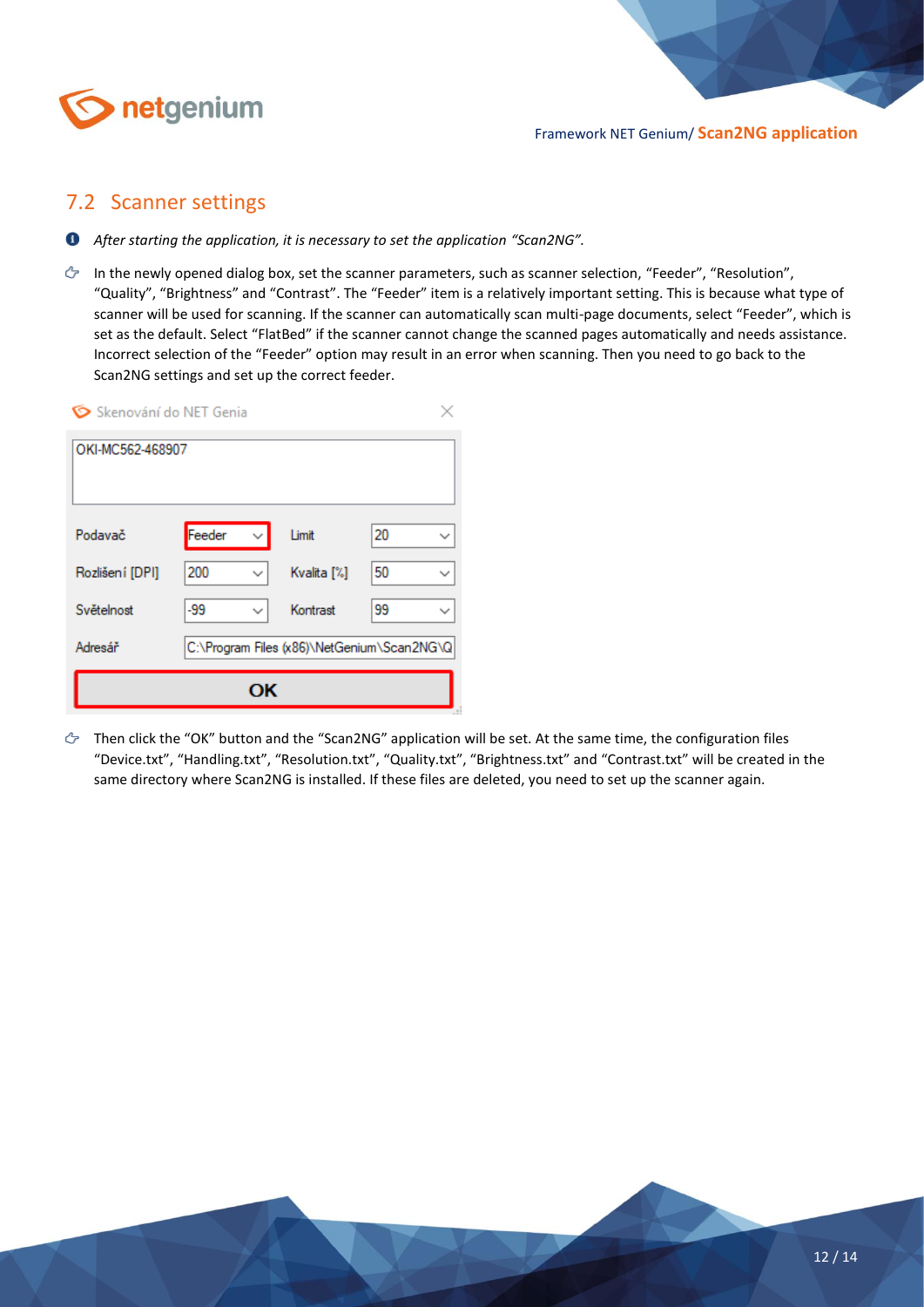

### <span id="page-12-0"></span>7.3 Scanning in the "Document" form

*The "Scan2NG" application is used in the NET Genium in the "Document" form. For this reason, you need to open this form.*

| <b>O</b> netgenium                                                                   | Tomáš Holý / 10 uživatelů online                                                                                                                                                                                                                         |  |
|--------------------------------------------------------------------------------------|----------------------------------------------------------------------------------------------------------------------------------------------------------------------------------------------------------------------------------------------------------|--|
| 22 Zákazníci                                                                         | 血<br>≣<br>$\odot$<br>$\sqrt{2}$<br>₳<br>≗<br>Hlavní stránka<br>Zákazníci<br>Obchod<br>Personalistika<br>Ostatní<br>Nápověda<br>Organizace                                                                                                                |  |
| <b>R</b> <sup>9</sup> Adresář<br>Duplicity<br>Nastavení<br>Adresář obchodních vztahů | <b>Dokument</b><br>ID 0 / PID 8<br>Schvalování<br>Práva na dokument<br><b>Obecné</b><br>Archiv<br>Aktivity<br>Ostatní                                                                                                                                    |  |
| Kontakty<br>Adresy<br>+ Nový obchodní vztah<br>A-K<br>Dokumenty                      | * Předmět<br>Číslo<br>Datum přijetí/odeslání<br>07.03.2019<br>12:01<br>Nová verze<br>Termín vypršení<br><b>Verze</b><br>* Odpovědná osoba HolyT<br>Termín upozornění<br>۷                                                                                |  |
| <b>B</b> Aktivity<br><b>★</b> Oblibené položky                                       | * Typ dokumentu<br>* Stav Platný<br>۷<br>v<br><b>Vazby</b>                                                                                                                                                                                               |  |
| Moje nastavení<br>@ 2019 NetGenium                                                   | Nabídka/Zakázka<br>Q<br>Vymazat<br>Obchodní vztah NetGenium s.r.o. Q<br>Vymazat<br>Q Vymazat<br>Kontakt<br>$f_{\text{total}}$ 0 $v_{\text{boundary}}$<br>Movié úkol                                                                                      |  |
|                                                                                      | Uložit a pokračovat v editaci<br>Zpět<br>Uložit a nový<br><b>Uložit</b><br>Smazat<br>$\overline{1}$ B $I \subseteq F \times^2 X_2 \triangle \overline{1}$ is $\Xi \Xi \Xi \overline{\Xi}$ to $\infty \times F = \overline{\Theta}$ /<br>Interní poznámky |  |
|                                                                                      | Režim HTML<br>Příloha 1<br>Procházet<br>Nový<br>$\odot$<br>Skenovat                                                                                                                                                                                      |  |

*The "Document" form includes a "Scan" button, which scans the document in paper form on the selected and set scanner in cooperation with the running "Scan2NG" application. The newly created document in "pdf" format is then saved in the open "Document" form in the first free attachment (for example "Annex 1"). Up to 5 attachments can be inserted into the "Document" form.*